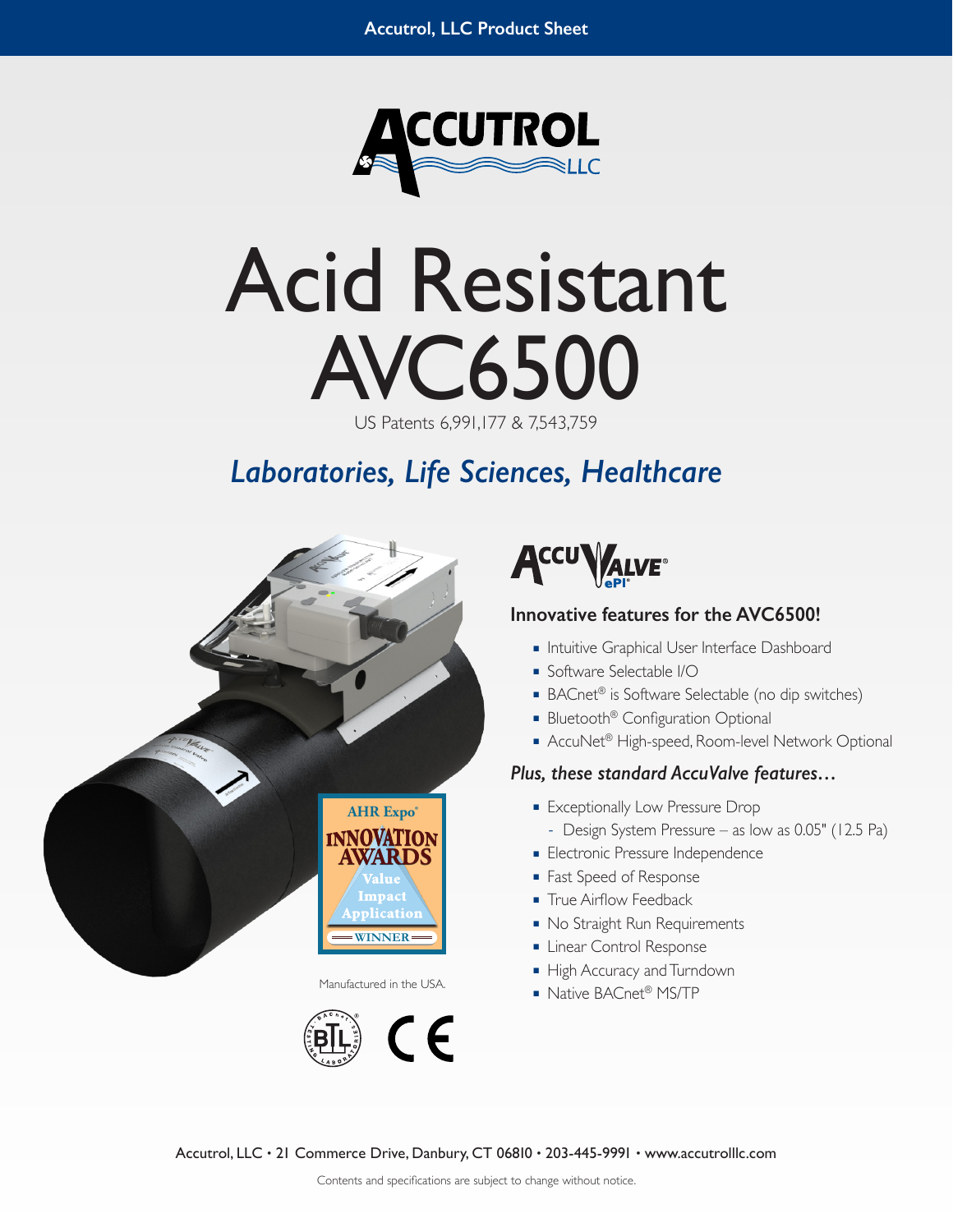# **The Accutrol AVC6500 is an electronically pressure independent AccuValve®.** It takes the revolutionary design of the exceptionally low pressure drop AccuValve and builds airflow control into the electronics. The integral native BACnet® MS/TP allows direct communication to the Building Automation System (BAS) where desired.

# **Features & Benefits**

The AVC6000 series is designed for critical environment airflow control in laboratories, life science and healthcare facilities where fast speed of response and precise airflow measurement is required. The AccuValve's award winning design incorporates:

#### *Exceptionally Low Pressure Drop*

AccuValve's award winning design incorporates a streamlined compression section and a carefully designed static regain section. These features provide lower pressure drop, lower noise level and better flow measurement conditions than any other available technology.

#### *True Airflow Measurement*

The integral high accuracy vortex airflow sensing provides high turndown while maintaining accuracies of 5% of reading over the flow range, ensuring precise airflow control.

#### *No Straight Run Requirements*

There are no straight duct runs required before or after the valve, making application of the valve very simple. The air compression in the valve provides laminar airflow throughout the airflow range providing repeatable airflow measurement regardless of inlet or outlet conditions.

#### *ASHRAE Standard 90.1 Compliant without need for additional hardware*

ASHRAE Standard 90.1 calls for the reset of the static pressure setpoint in VAV systems equipped with DDC controls. The AccuValve design allows the Building Automation System to provide this benefit to the owner without the requirement of any additional hardware or complexity. This is unique to the AccuValve for critical environments.

#### *Simple Layout and Installation*

All parts of the AccuValve are accessible from the front of the valve simplifying installation requirements.

#### *Intuitive Insight Software*

The AVC6500 also incorporates a simple and intuitive graphical user interface which enables the user to configure the valve for their specific requirements. Accutrol's Insight software, provided free of charge, insures that the owner is not required to contact the manufacturer of the airflow control system when changes are required in the field.

#### *BACnet®*

The integral, native BACnet® MS/TP allows direct communication to the Building Automation System (BAS) where desired.

#### *AccuNet® Option*

The optional AccuNet high-speed serial bus provides a room level network for summing multiple AccuValve airflow values into a single analog signal representing the total sum of the AccuValve exhaust airflows within the space.

#### *Bluetooth® Configuration Option*

The AVC6500 is available with a Bluetooth® configuration option, which alleviates the requirement for a USB connector when accessing the airflow valve via Accutrol's Insight graphical user interface software.

#### *Remote Airflow Monitor Option*

The AVC6500 is available with an optional airflow monitor that can be mounted remotely, which displays actual measured airflow.

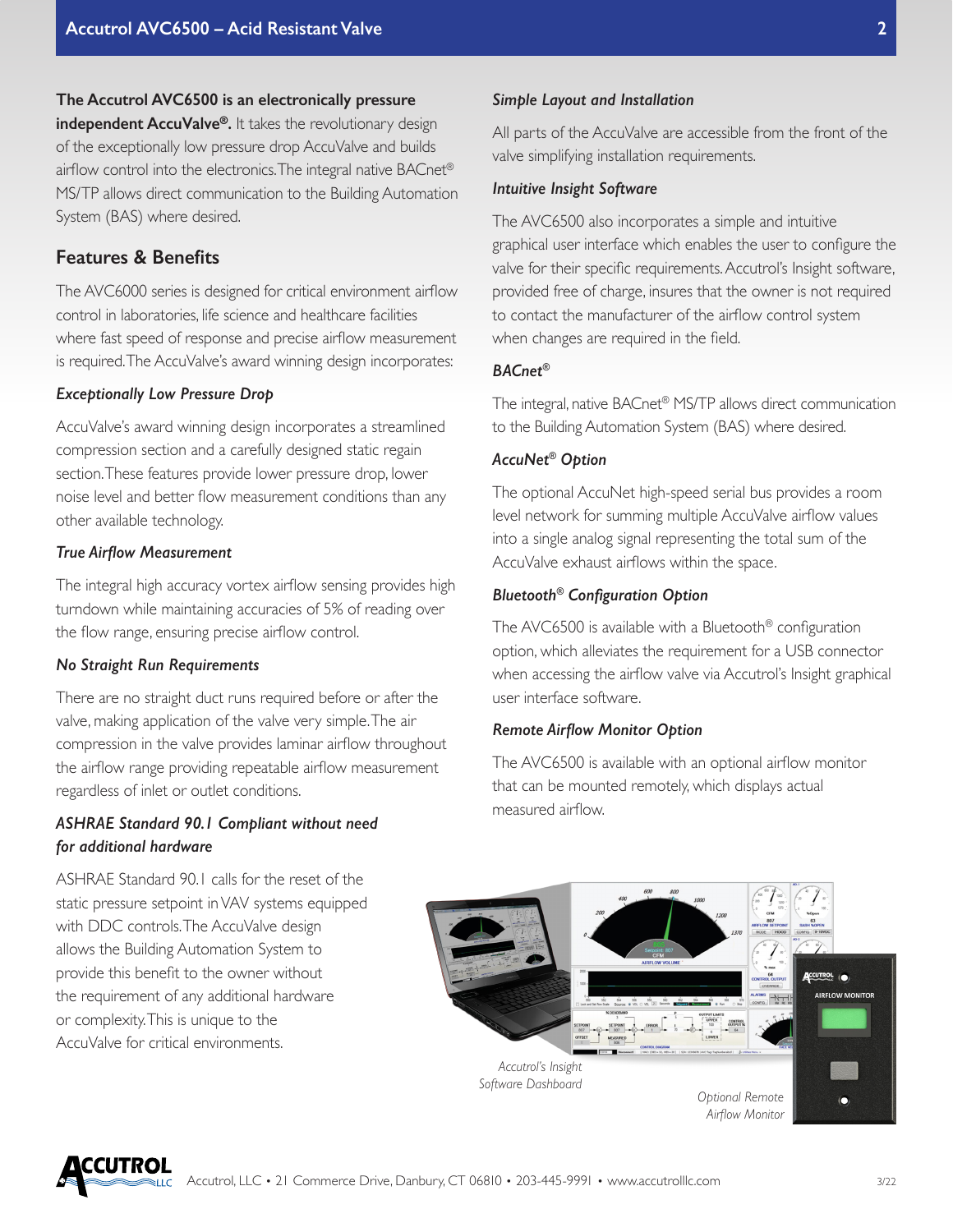#### **Standard Control Information**

#### *Constant Volume Application*

- Single set point
- Dry contact input (up to 4 discreet set points determined by 2 dry-contact inputs)
- BACnet<sup>®</sup> MS/TP programmed set point value
- Airflow output to BAS is available either through hardwired analog output or BACnet MS/TP
- Valve position is available either through hardwired analog output or BACnet MS/TP

#### *Variable Volume Applications*

- Analog input (set point received via analog output from another controller)
- BACnet MS/TP programmed set point value
- Airflow output to BAS is available either through hardwired analog output or BACnet MS/TP
- Valve position is available either through hardwired analog output or BACnet MS/TP

#### *Tracking Pair Configurations*

- Lead AVC analog output is wired directly to tracking AVC analog input
- Lead AVC setpoint can be pre-programmed at factory as analog input, digital inputs or BACnet MS/TP
- Airflow output to BAS is available either through hardwired analog output or BACnet MS/TP
- Valve position is available either through hardwired analog output or BACnet MS/TP

#### *Fume Hood Control Applications*

- The AVC6500 incorporates a selectable Fume Hood Mode, which will configure the AVC to operate as a fume hood controller utilizing the Accutrol Fume Hood Monitor and Accutrol Sash Sensor(s)
- The AVC6500 allows multiple occupancy / set back mode changes through dry contact closures
- Configurable purge mode function
- Configurable alarm functions
- Air flow output to BAS is available either through hardwired analog output\* or BACnet MS/TP \* Recommended hardwired connection when utilizing airflow signal for lab airflow balancing
- Face velocity output to BAS is available either through hardwired analog output or BACnet MS/TP
- Sash position or valve position output to BAS is available either through hardwired analog output or BACnet MS/TP
- Fume hood control specific BACnet MS/TP available read/write points

**Additional Accutrol Product Reference** *Accutrol AVC Fume Hood Control System*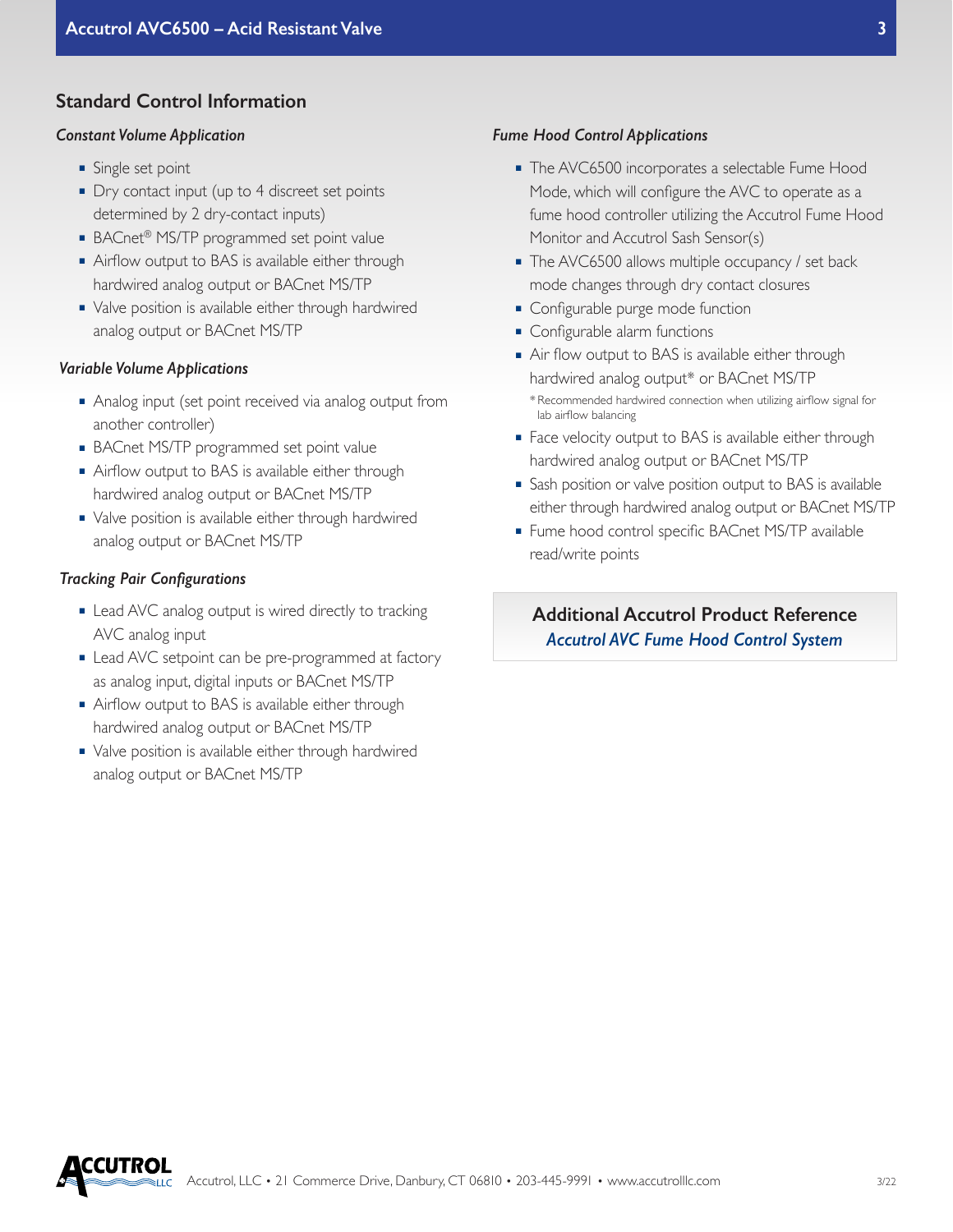| <b>Operating Pressure Selector</b> |  |  |
|------------------------------------|--|--|
|------------------------------------|--|--|

| <b>Valve</b>          | <b>Eng Units</b>                                        | <b>Airflow Range</b> |      |      |                               |      |      |      |                |
|-----------------------|---------------------------------------------------------|----------------------|------|------|-------------------------------|------|------|------|----------------|
| <b>Size</b><br>(mm)   |                                                         | <b>Minimum</b>       |      |      | <b>Maximum Design Airflow</b> |      |      |      | <b>Maximum</b> |
| 8"<br>(203)           | <b>CFM</b>                                              | 80                   | 252  | 367  | 447                           | 528  | 589  | 650  | 800            |
|                       | L/S                                                     | 38                   | 119  | 173  | 211                           | 249  | 278  | 307  | 378            |
|                       | <b>CMH</b>                                              | 136                  | 428  | 624  | 760                           | 897  | 1000 | 1104 | 1359           |
| 10"<br>(254)          | <b>CFM</b>                                              | 120                  | 428  | 606  | 733                           | 860  | 958  | 1056 | 1300           |
|                       | L/S                                                     | 57                   | 202  | 286  | 346                           | 406  | 452  | 498  | 614            |
|                       | <b>CMH</b>                                              | 204                  | 727  | 1030 | 1245                          | 1461 | 1627 | 1794 | 2209           |
| 12"<br>(305)          | <b>CFM</b>                                              | 180                  | 591  | 840  | 1016                          | 1192 | 1326 | 46   | 1790           |
|                       | L/S                                                     | 85                   | 279  | 396  | 479                           | 563  | 626  | 690  | 845            |
|                       | <b>CMH</b>                                              | 306                  | 1004 | 1427 | 1726                          | 2025 | 2253 | 2482 | 3041           |
| 4"<br>(356)           | <b>CFM</b>                                              | 250                  | 979  | 1364 | 1624                          | 1884 | 2079 | 2275 | 2750           |
|                       | L/S                                                     | 118                  | 462  | 644  | 766                           | 889  | 981  | 1074 | 1298           |
|                       | <b>CMH</b>                                              | 425                  | 1663 | 2317 | 2759                          | 3201 | 3533 | 3865 | 4672           |
| Operating<br>Pressure | "W.C.                                                   | < 0.01               | 0.05 | 0.1  | 0.15                          | 0.2  | 0.25 | 0.3  | 0.45           |
|                       | Pa                                                      | < 2.5                | 12.5 | 25   | 37.5                          | 50   | 62.5 | 75   | 112.5          |
|                       |                                                         |                      |      |      |                               |      |      |      |                |
|                       | <b>GOOD</b><br><b>BEST</b><br>Optimum Energy Efficiency |                      |      |      |                               |      |      |      |                |

\* Minimum operating pressure when tested in accordance with ANSI/ASHRAE 130-2008

**For further assistance in making your AccuValve selections, please refer to the** *AccuValve Selection Guide for Operating Pressure.*

**An AccuValve selection tool for iPhone, iPad and Android devices is also available to assist with AccuValve selections.**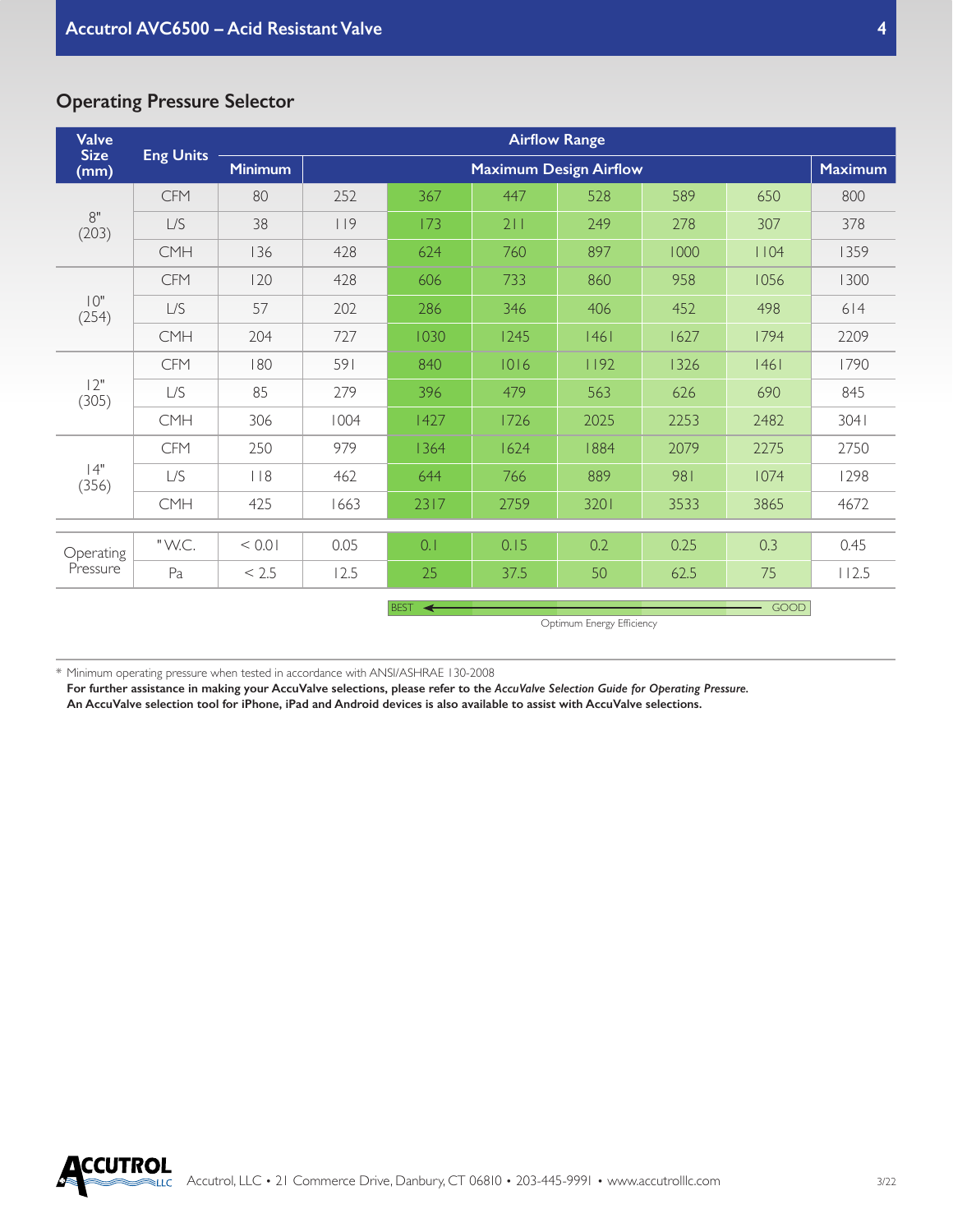# **Specifications**

| ELECTRICAL                |                                                                                                                       | PERFORMANCE                                     |                                                                                       |  |  |  |
|---------------------------|-----------------------------------------------------------------------------------------------------------------------|-------------------------------------------------|---------------------------------------------------------------------------------------|--|--|--|
| <b>Input Power</b>        | 24VAC ±20% 50/60Hz<br>32VA max. for round, 12"x18" and 12"x24"<br>55VA max. for 12"x36" and 12"x48"                   | Accuracy                                        | $\pm 5\%$ of reading or 5 CFM (2 L/S; 8 CMH),<br>whichever is greater<br>$<$   second |  |  |  |
|                           | 24VDC ±10%                                                                                                            | <b>Speed of Response</b>                        |                                                                                       |  |  |  |
|                           | 18W max. for round, 12"x18" and 12"x24"<br>31W max. for 12"x36" and 12"x48"                                           | <b>Shut-off Leakage Rate</b><br>@ 3"wc valve DP | $<$ 1.5% FS max.                                                                      |  |  |  |
| <b>Analog Inputs</b>      | Al-1, Al-2 and Al-3: (jumper configurable)                                                                            | Max. Operating Pressure                         | 3"we differential pressure across valve                                               |  |  |  |
| Voltage                   | 0-10VDC range, 100K ohm impedance                                                                                     | <b>Failure Mode</b>                             | Fail Last Position or Fail Open/Closed<br>(selectable by model code)                  |  |  |  |
|                           | Current 0-20mA range, 500 ohm impedance                                                                               |                                                 |                                                                                       |  |  |  |
| Resistance                | 20K ohm range, 500uA Current Source<br>Al-2 and Al-3 also include 100K ohm range,                                     | ENVIRONMENTAL                                   |                                                                                       |  |  |  |
|                           | 100uA current source                                                                                                  | <b>Temperature</b>                              |                                                                                       |  |  |  |
|                           | 12-bit resolution                                                                                                     | Operating                                       | -20° to 165° F (-29° to 74° C)                                                        |  |  |  |
| Digital Inputs            | 2 dry-contact inputs                                                                                                  | Storage                                         | -40° to 165° F (-40° to 74° C)                                                        |  |  |  |
| <b>Analog Outputs</b>     | AO-1 and AO-2: (software configurable)<br>0-20mA, 4-20mA, 0-10v, 2-10v, 0-5v or 1-5v                                  |                                                 | Humidity 0% to 90% non-condensing                                                     |  |  |  |
|                           | 12-bit resolution                                                                                                     | MATERIALS OF CONSTRUCTION                       |                                                                                       |  |  |  |
|                           | V-out capable of driving IK ohm load                                                                                  |                                                 | <b>Valve Housing</b> PFA Coated 304SS (20 Gauge)                                      |  |  |  |
| Alarm Relay Output        | DPDT, NC/NO contacts,                                                                                                 | <b>Shafts</b>                                   | PFA Coated 316SS                                                                      |  |  |  |
|                           | Rated load IA @ 30VDC or 0.3A @ I25VAC                                                                                | <b>Shaft Bearings</b>                           | Teflon®                                                                               |  |  |  |
|                           | Max. operating voltage $= 125$ VAC or 60VDC                                                                           | Seals                                           | Viton                                                                                 |  |  |  |
|                           | Max. carry current $=$ IA                                                                                             | Airflow Sensors Kynar <sup>®</sup> PVDF         |                                                                                       |  |  |  |
|                           | Max. switching capacity = 37 VA, 30 W                                                                                 | Control Module Enclosure 16 Gauge Aluminum      |                                                                                       |  |  |  |
| <b>Network Com Port 1</b> | EIA 485 2-wire BACnet MS/TP                                                                                           |                                                 |                                                                                       |  |  |  |
|                           | Full Master Node State Machine                                                                                        |                                                 |                                                                                       |  |  |  |
|                           | Data Rates 9600, 19200, 38400, 57600, 76800<br>and 115200                                                             |                                                 |                                                                                       |  |  |  |
|                           | Software provided for setting the MAC address                                                                         |                                                 |                                                                                       |  |  |  |
|                           | 1/4 Unit load receiver input impedance                                                                                |                                                 |                                                                                       |  |  |  |
|                           | Network bias and EOL termination not provided<br>within the AVC                                                       |                                                 |                                                                                       |  |  |  |
| <b>Network Com Port 2</b> | AccuNet Internal LAN (optional)                                                                                       |                                                 |                                                                                       |  |  |  |
| <b>Configuration Port</b> | USB 2.0, Isolated, "C" type connector<br>Optional Bluetooth <sup>®</sup>                                              |                                                 |                                                                                       |  |  |  |
| <b>Status Indicators</b>  | LED status indicators for Power, Alarm,<br>Analog output, BACnet communications,<br>USB communications and AVC status |                                                 |                                                                                       |  |  |  |
| <b>Terminal Blocks</b>    | 2 and 3 position vertical pluggable screw terminal<br>blocks                                                          |                                                 |                                                                                       |  |  |  |
| Electromagnetic           | 2014/30/EU, EMC Directive                                                                                             |                                                 |                                                                                       |  |  |  |
| Compatibility             | EN61236-1:2013                                                                                                        |                                                 |                                                                                       |  |  |  |
|                           | 2014/53/EU, Radio Equipment Directive                                                                                 |                                                 |                                                                                       |  |  |  |
|                           | EN301489-1, V1.9.2:2011                                                                                               |                                                 |                                                                                       |  |  |  |
|                           | ETSI EN301489-1, V2.2.0:2017                                                                                          |                                                 |                                                                                       |  |  |  |
|                           | ETSI EN301489-3, V1.6.1:2013/V2.1.1:2017                                                                              |                                                 |                                                                                       |  |  |  |
|                           | ETSI EN301489-17, V2.2.1:2012/V3.2.0:2017                                                                             |                                                 |                                                                                       |  |  |  |
|                           | Product Safety 2014/35/EU, Low Voltage Directive                                                                      |                                                 |                                                                                       |  |  |  |
|                           | EN61010-1:2010/A1:2019/AC:2019                                                                                        |                                                 |                                                                                       |  |  |  |

# **Ordering Guides**

Please see the following page for Ordering Guide.